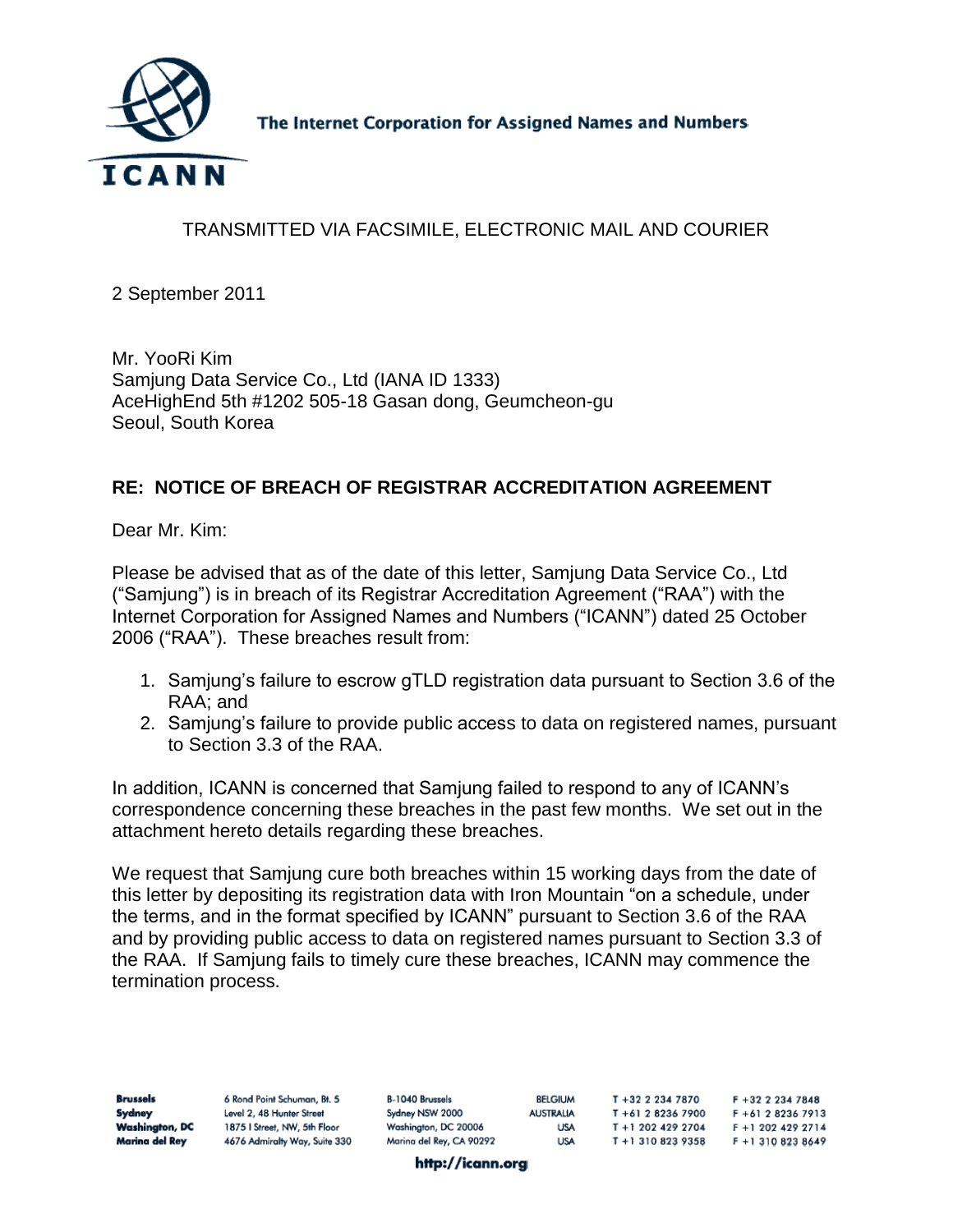

Mr. Yoori Kim – Notice of Breach Samjung Data Service Co., Ltd Page 2 of 5

Should you have questions or require assistance, please feel free to contact me at [stacy.burnette@icann.org.](mailto:stacy.burnette@icann.org)

Very truly yours,

Stacy Burnett

Director, Contractual Compliance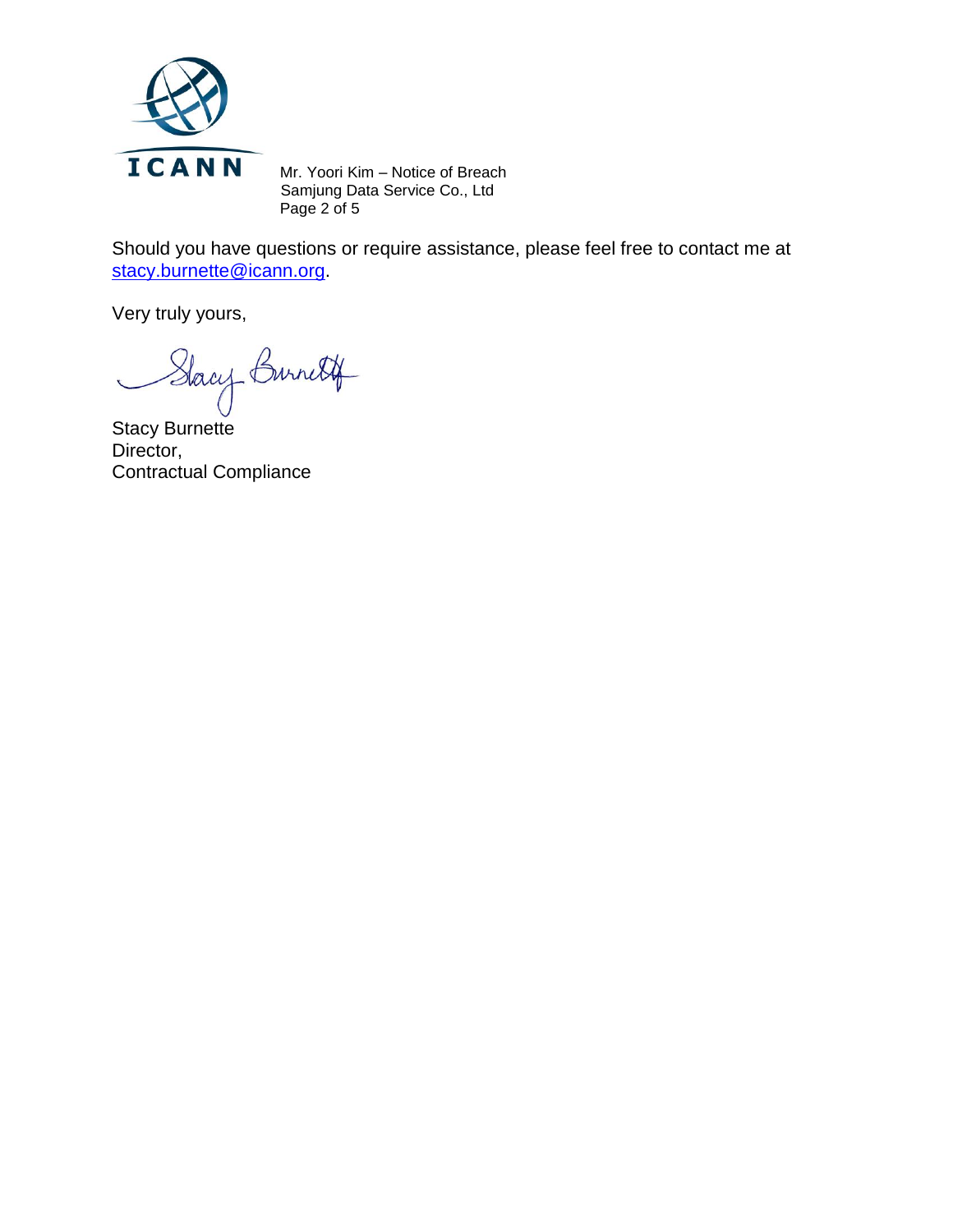

Mr. Yoori Kim – Notice of Breach Samjung Data Service Co., Ltd Page 3 of 5

## **ATTACHMENT**

#### 1. Failure to Escrow gTLD Registration Data

Section 3.6 of the RAA requires Samjung, "on a schedule, under the terms, and in the format specified by ICANN" to "submit an electronic copy of the database described in Subsection 3.4.1 (of the RAA) to ICANN or, at its expense, to a reputable escrow agent mutually approved by Registrar and ICANN."

Our records show that Samjung is required to escrow data with Iron Mountain Intellectual Property Management, Inc. ("Iron Mountain") on a weekly basis. However, based on reports provided by Iron Mountain over the past few months, it appears Samjung repeatedly failed to deposit data.

The last full successful deposit by Samjung was received on 9 August 2011. Samjung attempted to deposit on 14 and 21 August 2011. However, both deposits were unsuccessful, as the reports provided by Iron Mountain to ICANN identified the deposits as being "Invalid Archive – Incomplete archive file set", which means the data deposited by Samjung did not meet the required format or specifications.

For a period of three weeks, between 16 January 2011 and 5 February 2011 no deposits were received by Iron Mountain from Samjung.

For a period of five weeks, between 7 February 2011 and 13 March 2011 no deposits were received by Iron Mountain from Samjung.

For a period of four weeks, between 21 March 2011 and 2 April 2011 no deposits were received by Iron Mountain from Samjung.

For a period of 14 weeks, between 4 April 2011 and 13 July 2011 no deposits were received by Iron Mountain from Samjung.

We note that Samjung made successful deposits on 16 January 2011, 6 February 2011, 14 and 20 March 2011, 3 April 2011, 13 and 24 of July 2011 and 9 August 2011.

As evidenced by the above chronology, it is clear that Samjung repeatedly failed to escrow registration data "on a schedule, under the terms, and in the format specified by ICANN" and such failure constitutes a breach of Section 3.6 of the RAA.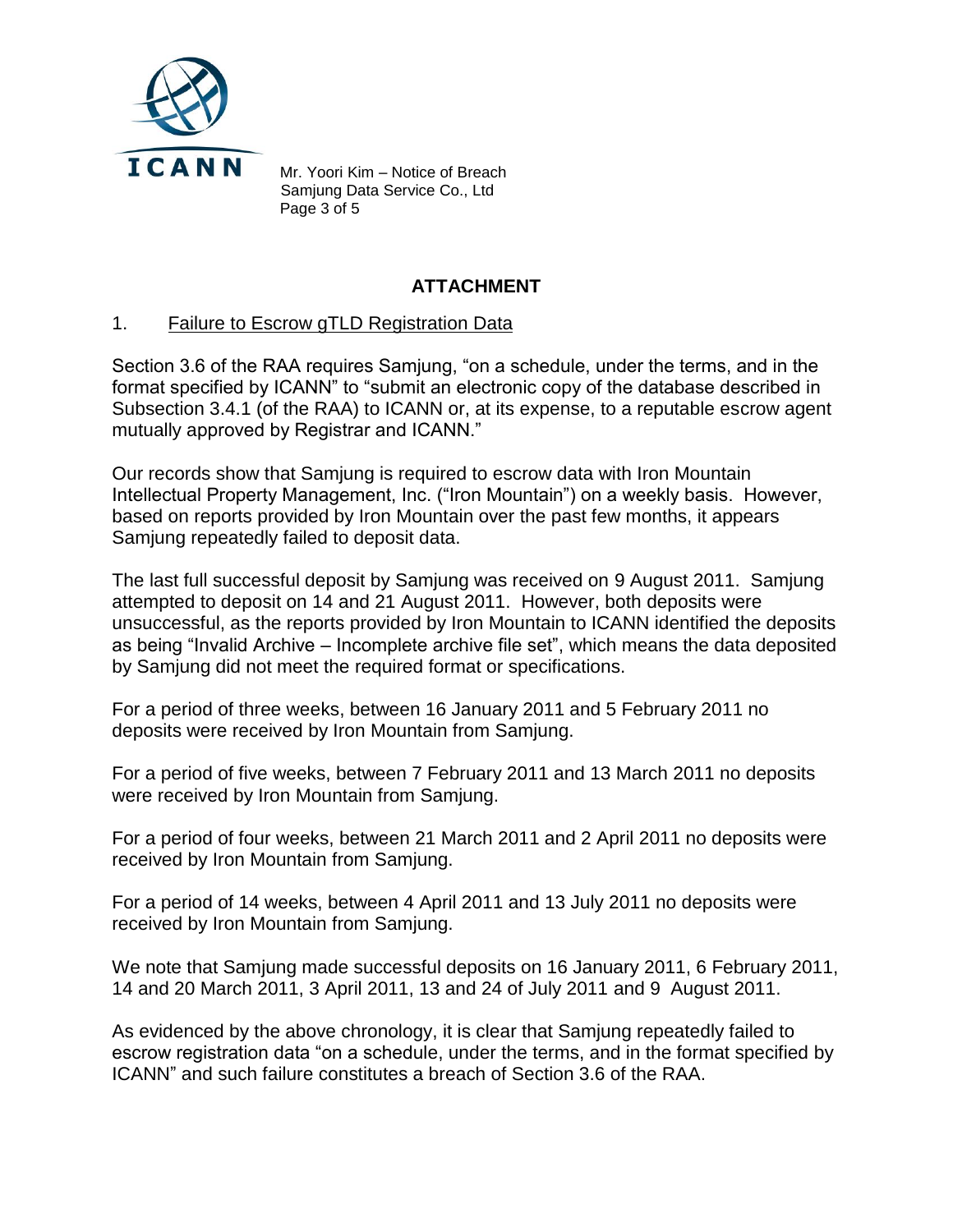

Mr. Yoori Kim – Notice of Breach Samjung Data Service Co., Ltd Page 4 of 5

#### Failure to Provide Public Access to Data on Registered Names

Section 3.3 of the RAA requires Samjung to provide an interactive web page and a port 43 Whois service providing free public query-based access to up-to date (i.e., updated at least daily) data concerning all active registered names sponsored by Samjung for each TLD in which it is accredited.

ICANN provided notices to Samjung on 1 August 2011 and 19 August 2011of the unavailability of public access to data on registered names. Specifically, ICANN informed Samjung that its Whois data does not include "technical contact" details as required by Section 3.3.1.7 of the RAA. To date, Samjung has not responded to ICANN's notices and Samjung is not providing Whois data as required by the RAA.

Below is a chronology of our correspondence and other attempts to contact Samjung to date:

| 3 February 2011 | Sent first monthly RDE inquiry to firechoi@sds.co.kr regarding last<br>deposit on 16 January 2011. No reply was received.                                                                                                                                          |  |  |
|-----------------|--------------------------------------------------------------------------------------------------------------------------------------------------------------------------------------------------------------------------------------------------------------------|--|--|
| 14 March 2011   | Sent first monthly RDE inquiry to firechoi@sds.co.kr regarding last<br>deposit on 6 February 2011. No reply was received.                                                                                                                                          |  |  |
| 4 May 2011      | Sent first monthly RDE inquiry to <b>yoori@sds.co.kr</b> regarding last<br>deposit on 3 April 2011. Requested reply within 48 hours but no<br>reply was received.                                                                                                  |  |  |
| 7 June 2011     | Sent follow-up email to yoori@sds.co.kr regarding last deposit on 3<br>April 2011. Requested reply within 48 hours but no reply was<br>received.                                                                                                                   |  |  |
| 4 July 2011     | Sent first monthly RDE inquiry to yoori@sds.co.kr regarding last<br>deposit on 3 April 2011. ICANN requested that Samjung deposit<br>registration data by COB 6 July 2011, and reply within 48 hours. No<br>reply was received.                                    |  |  |
| 6 July 2011     | Called on phone +82 2 2029 0344 three times, however the calls<br>failed and the phone number appears to be non-operational. Then<br>called the billing contact number +82 2 2029 0337 someone<br>answered then hung up after ICANN staff identified themselves. A |  |  |